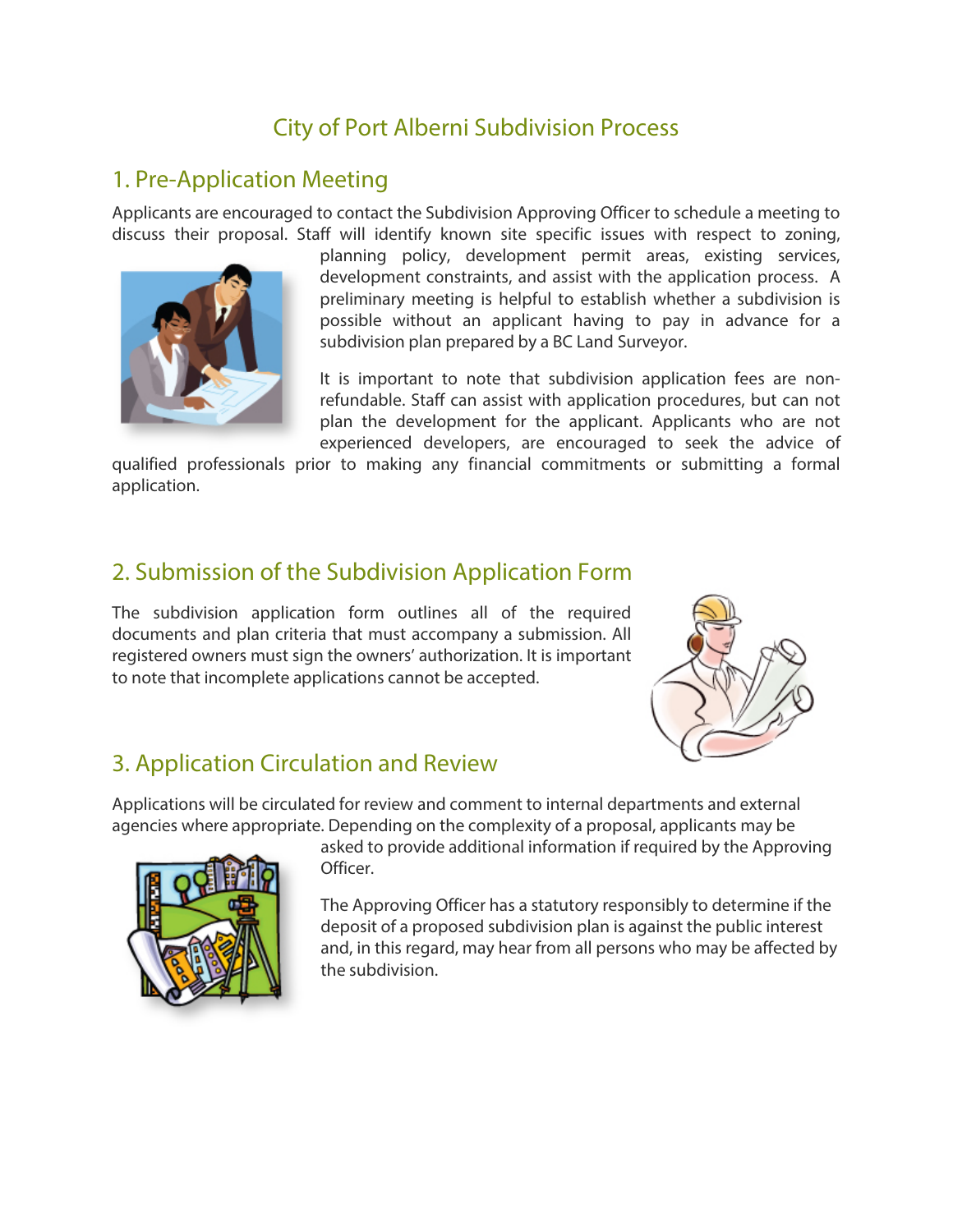# 4. Preliminary Layout Approval

Conditional approval is granted in the form of a Preliminary Layout Approval letter outlining a comprehensive statement of conditions precedent to final approval of the subdivision. The Preliminary Layout Approval is valid for one year and may include requirements such as:

- Subdivision layout, road alignments and lot dimensions;
- Dedication of parkland or cash-in-lieu;
- Protection of the natural environment;
- Covenants, easements and statutory rights-of-way;
- Engineering servicing requirements;
- External agency requirements;

Once preliminary approval is obtained, the applicant can advise their surveyor to proceed with the survey and prepare the necessary subdivision plans.

### 5. Completion or Security of Subdivision Works and Services



Applicants must retain the services of a professional engineer who will design the works and services required in accordance with the Subdivision Bylaw. All services are required to be installed at the owner's expense prior to final subdivision approval, unless the owner provides security and enters into a subdivision servicing agreement with the Municipality to complete the required works by a specified date.

# 6. Submission for Final Subdivision Approval

Once all the requirements outlined in the Preliminary Layout Approval letter have been satisfied the applicants may request final subdivision approval. The Approving Officer must be provided with Final survey plans prepared by a British Columbia Land Surveyor, approval fees and documentation satisfying all requirements outlined in the Preliminary Layout Approval.



If appropriate, the Approving Officer will approve the subdivision by signing the Subdivision Plan. All copies of the subdivision plan must be signed by all owners, mortgage lenders, and any other charge holders.

#### 7. Plan Registration



Once the subdivision plans and documents are signed by the Approving Officer, they are returned to the applicant for registration at the Victoria Land Title Office. This is the process that creates legal title for each new parcel defined on the subdivision plan.